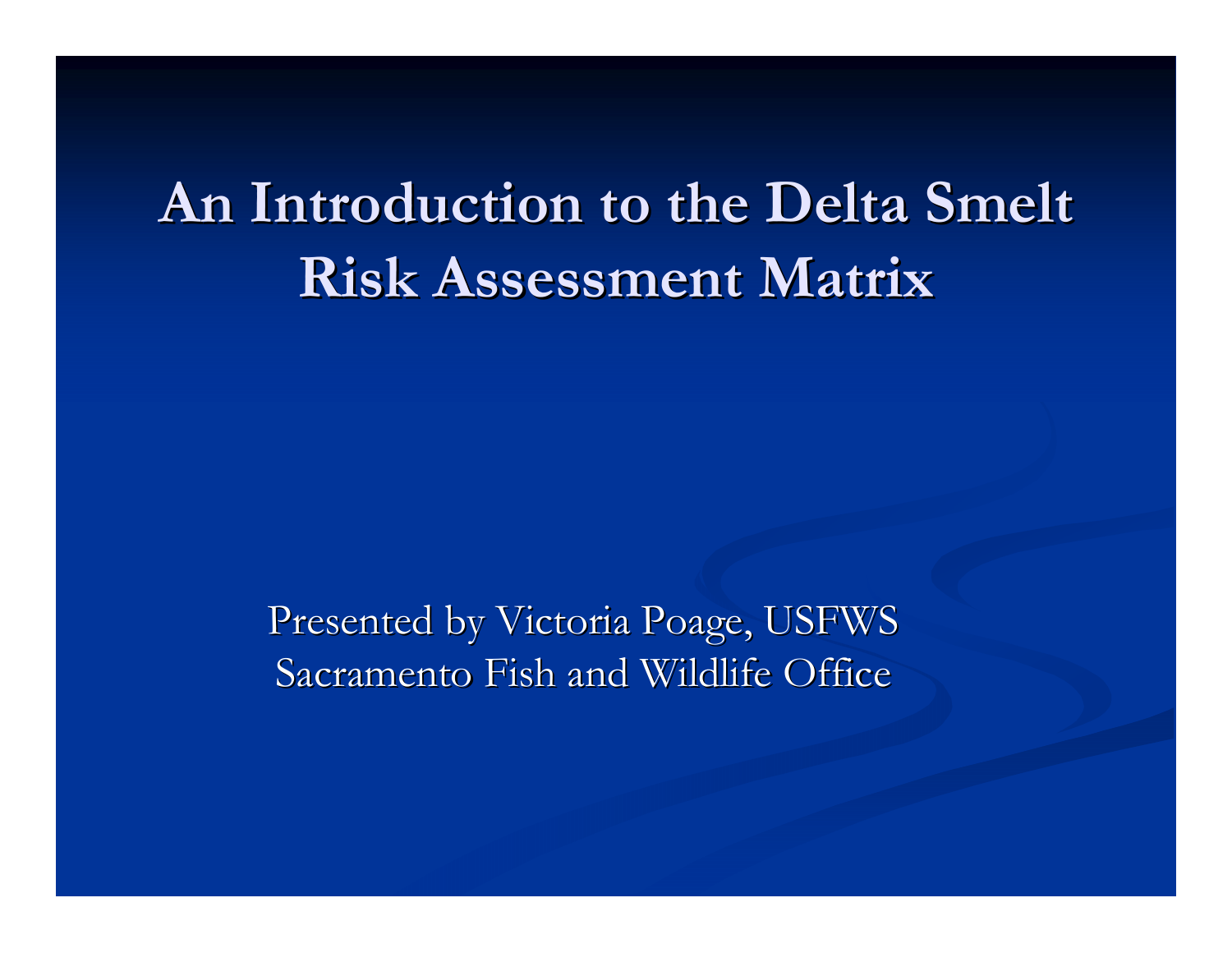#### **Introduction Introduction**

**Purpose of the DSRAM**  $\blacksquare$  Who developed the DSRAM  $\blacksquare$  How the DSRAM was developed  $\blacksquare$  Summary of important features **Using the new DSRAM**  $\blacksquare$  Modifying the DSRAM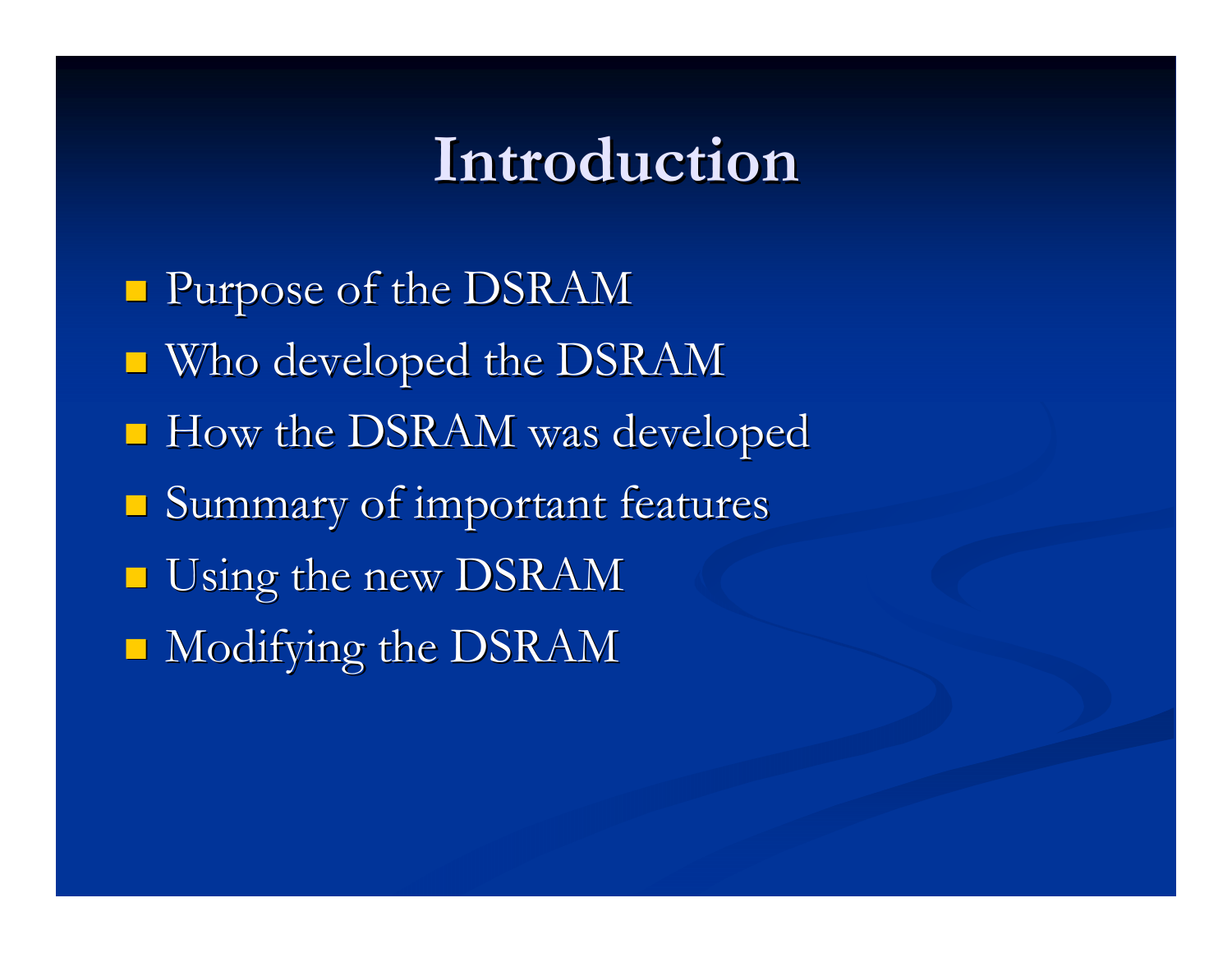### **Purpose of the DSRAM Purpose of the DSRAM**

- Part of the 2004 OCAP Biological Assessment Part of the 2004 OCAP Biological Assessment
- $\blacksquare$  A science-based guideline for the formulation of recommendations recommendations
- $\blacksquare$  Helps to minimize incidental take at the CVP and SWP
- $\blacksquare$  Act proactively to protect delta smelt
- $\blacksquare$  Both a product and a tool of the Delta Smelt Working Group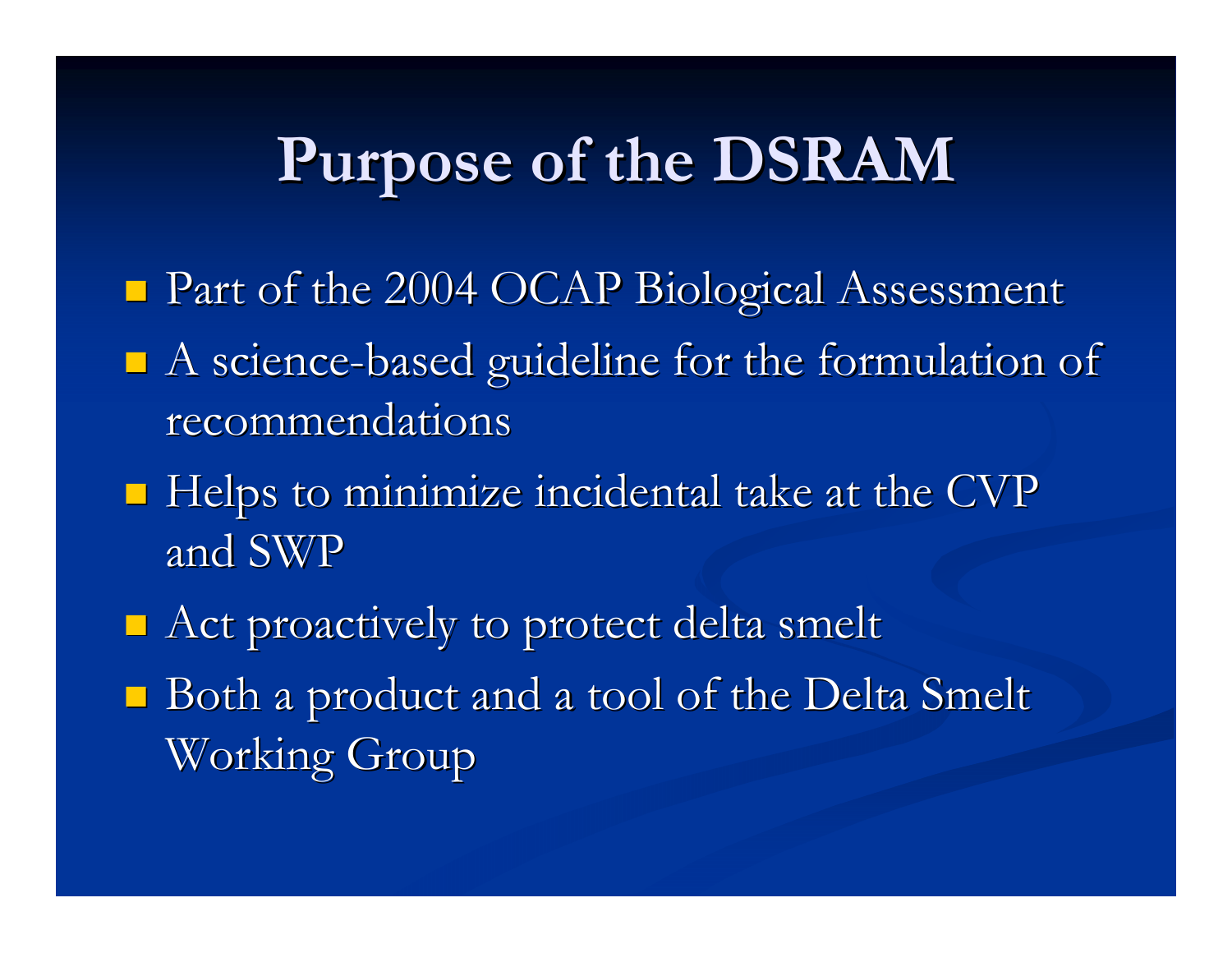### **Developers Developers**

 The Delta Smelt Working Group consists of The Delta Smelt Working Group consists of technical representatives from USFWS, CDFG, CDWR, USEPA, USBR and CBDA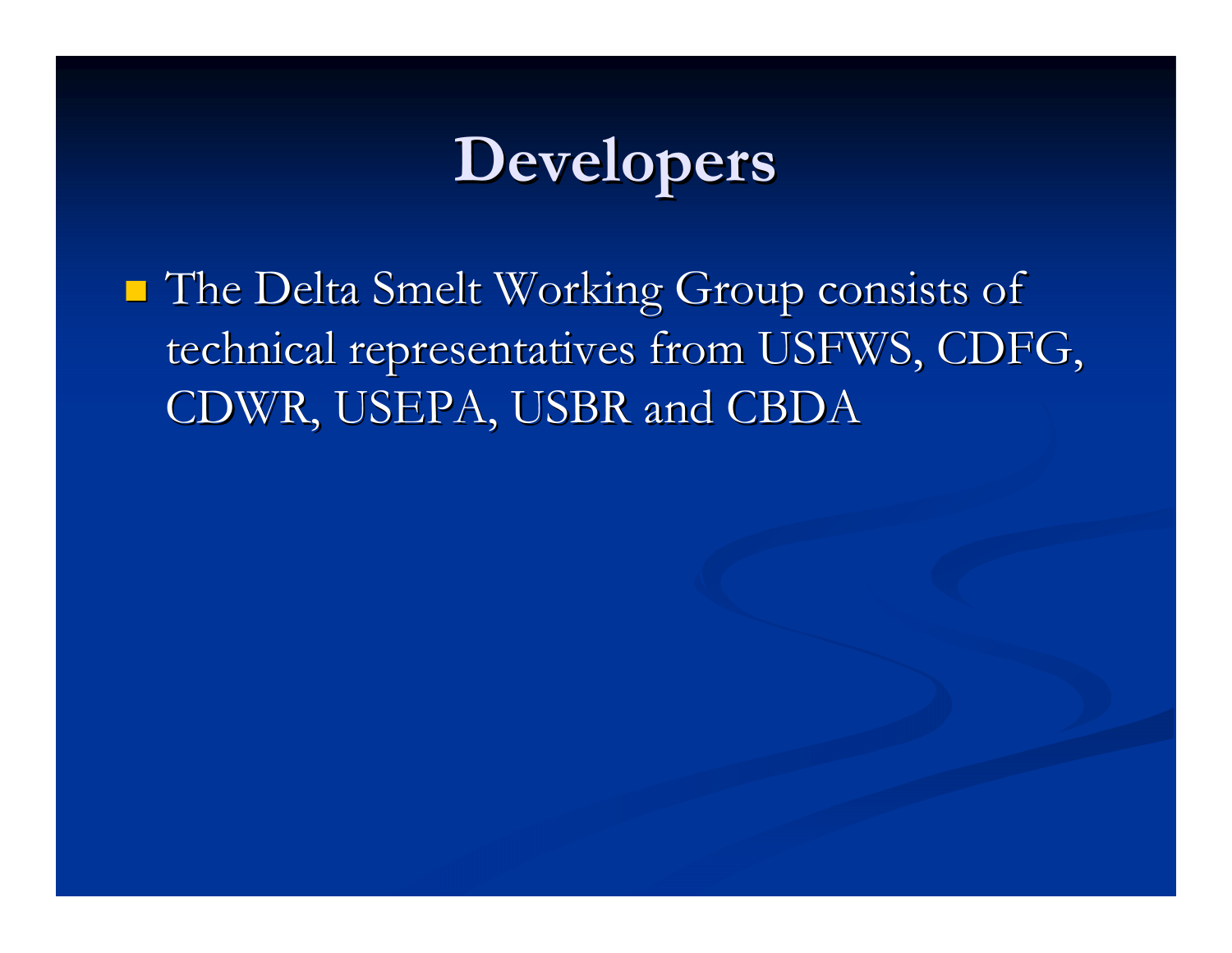### **How the DSRAM was Developed How the DSRAM was Developed**

 $\blacksquare$  Updated and modified from the existing delta smelt decision tree

- $\blacksquare$  Developed using an iterative, consensus process
- $\blacksquare$  Uses a flexible rather than a prescriptive process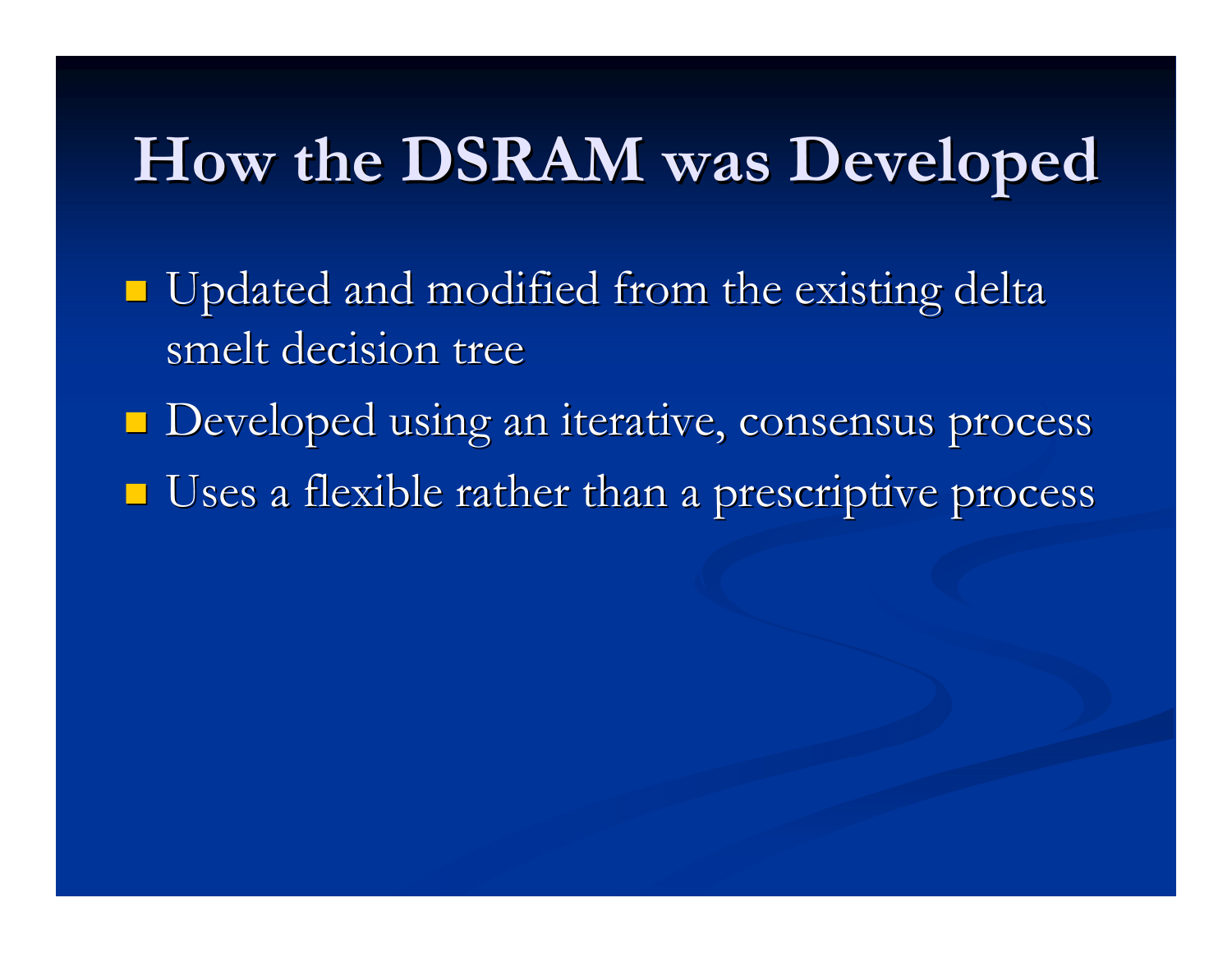#### **DSRAM vs Decision "Tree" Decision "Tree"**

**E** Criteria trigger meetings, not actions Takes actions proactively Takes actions proactively  $\blacksquare$  A suite of potential tools  $\blacksquare$  Extensive footnotes Working Group meets prior to the DAT call Working Group meets prior to the DAT call **Subject to independent peer review**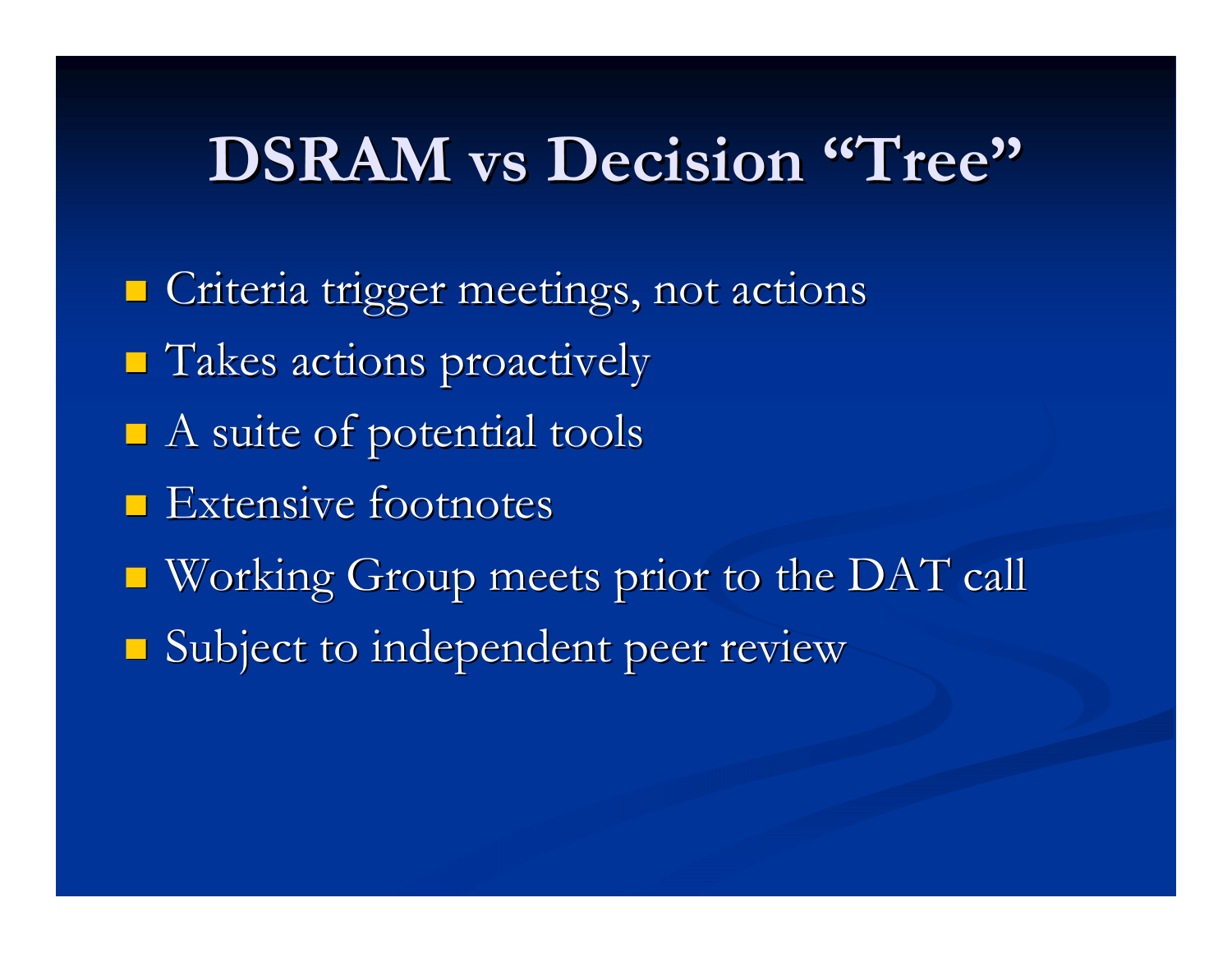| Life Stage                                                                                                  | Adults         | <b>Adults</b>  | Adults                                                     | Adults and larvae                                                       | Adults and larvae                                                           |
|-------------------------------------------------------------------------------------------------------------|----------------|----------------|------------------------------------------------------------|-------------------------------------------------------------------------|-----------------------------------------------------------------------------|
| Previous Year's Fall<br>Midwater Trawl<br>Recovery Index (1)                                                | Index below 74 | Index below 74 | Index below<br>74                                          | Index below 74                                                          | Index below 74                                                              |
| Risk of Entrainment (2)                                                                                     |                |                |                                                            | X2 upstream of<br>Chipps Island<br>and temps are $\geq$<br>$12^{\circ}$ | X2 upstream of<br>Chipps Island<br>and temps are<br>between 12°<br>and 18°C |
| Duration of Spawning<br>period (number of<br>days temperatures<br>are between 12 and<br>$18^{\circ}$ C) (3) |                |                |                                                            |                                                                         | 39 days or less by<br>April 15                                              |
| Spawning Stage as<br>determined by spring<br>Kodiak trawl and/or<br>salvage (4)                             |                |                | Presence of<br>Adults at<br>spawnin<br>g stage $\geq$<br>4 | Adult spawning stage<br>$\geq 4$                                        | Adult spawning<br>stage $\geq$ 4                                            |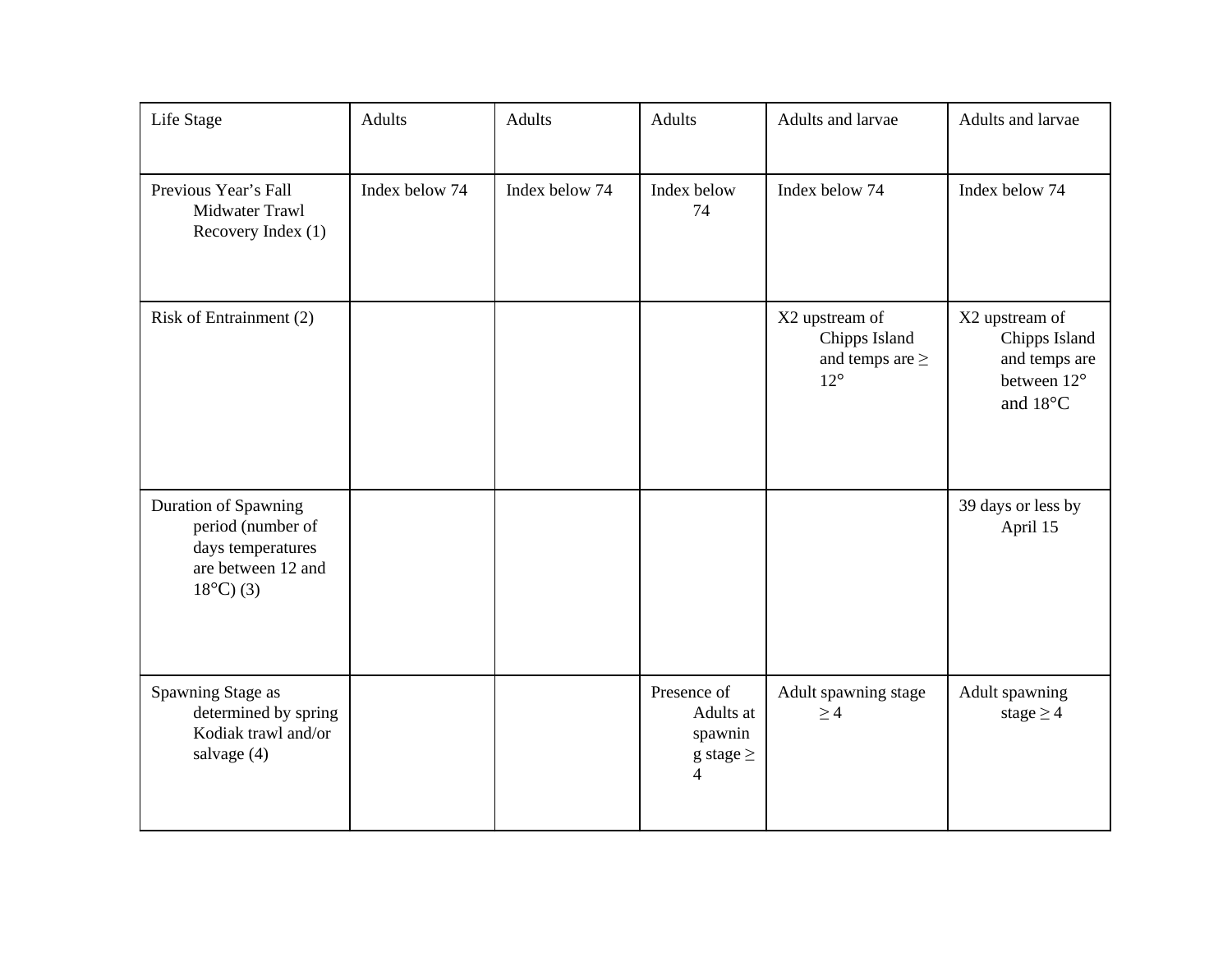#### **How the DSRAM will be Used How the DSRAM will be Used**

- **E** Effective in water year 2005
- USBR and/or CDWR will inform the Working Group when a meeting is needed
- If the group meets, a consensus recommendation is If the group meets, a consensus recommendation is formulated; minority opinions are important too
- $\blacksquare$  Recommendations shared with the DAT and forwarded to the WOMT
- **Norking Group follows up**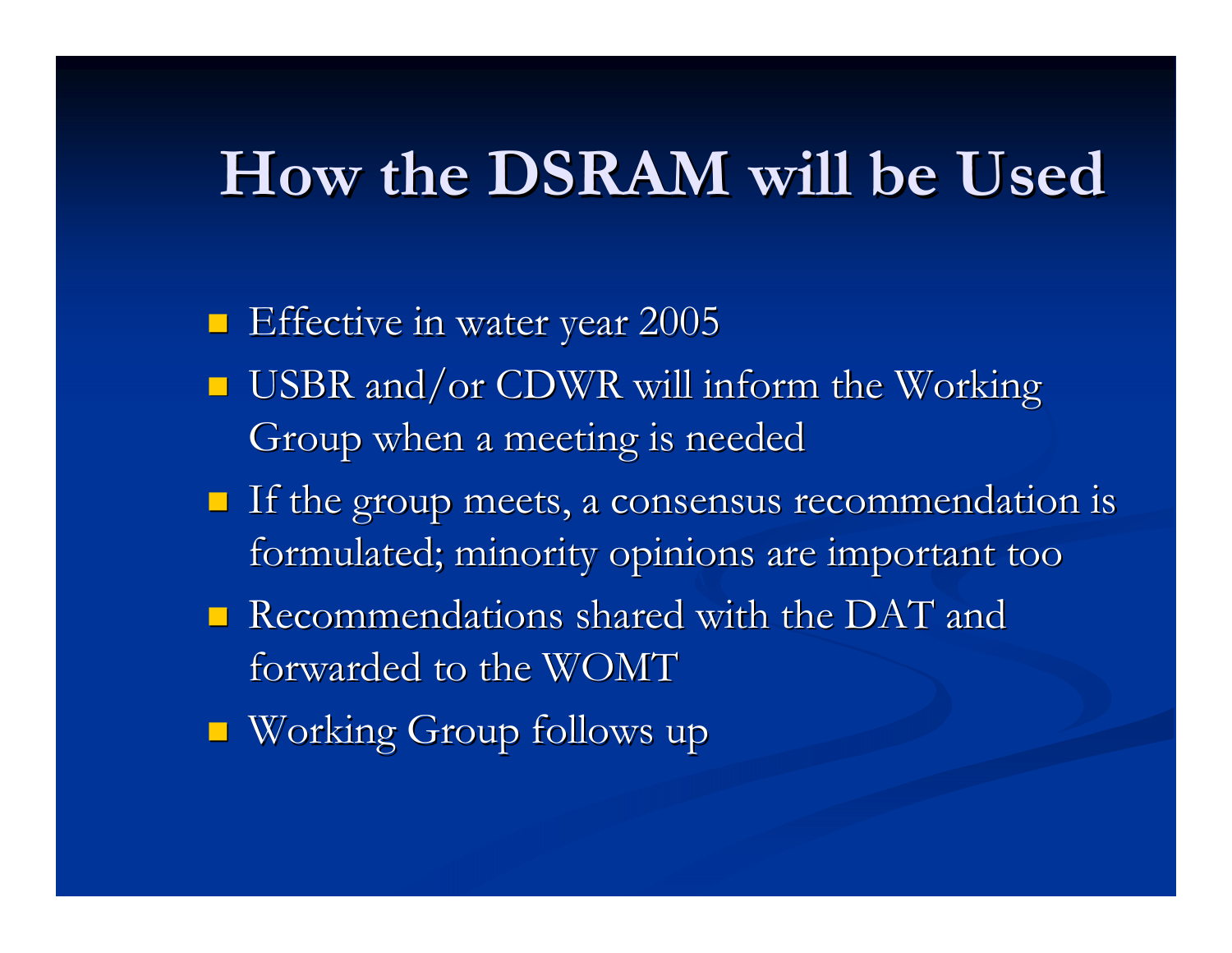## How do we know the DSRAM is **working? working?**

- **Ratio of winter salvage to Fall Mid-Water Trawl** index
- $\blacksquare$  Anticipate having no more years in the upper quadrant quadrant
- If we don't, it's working If we don't, it's working
- If we do, we need to reconsider our process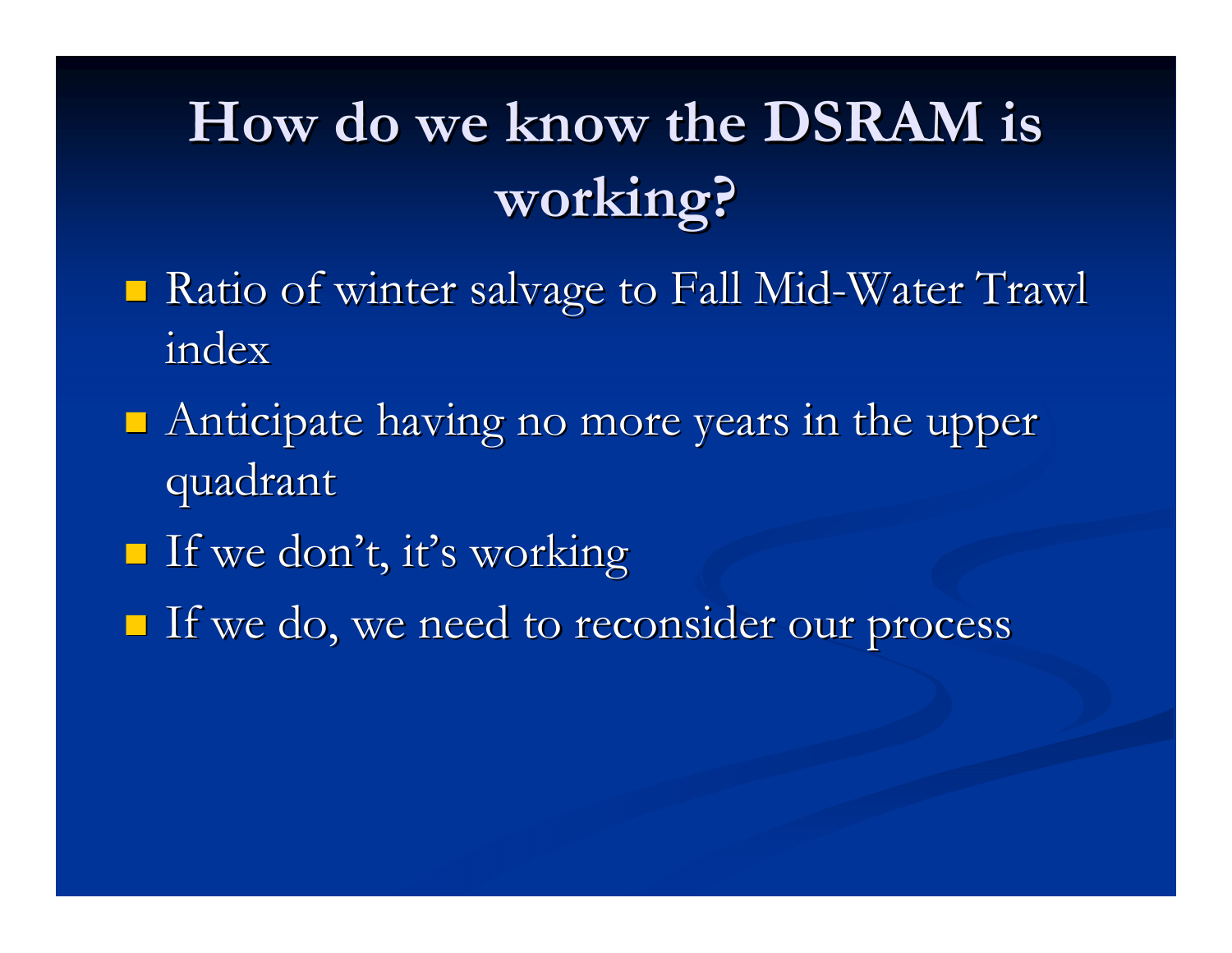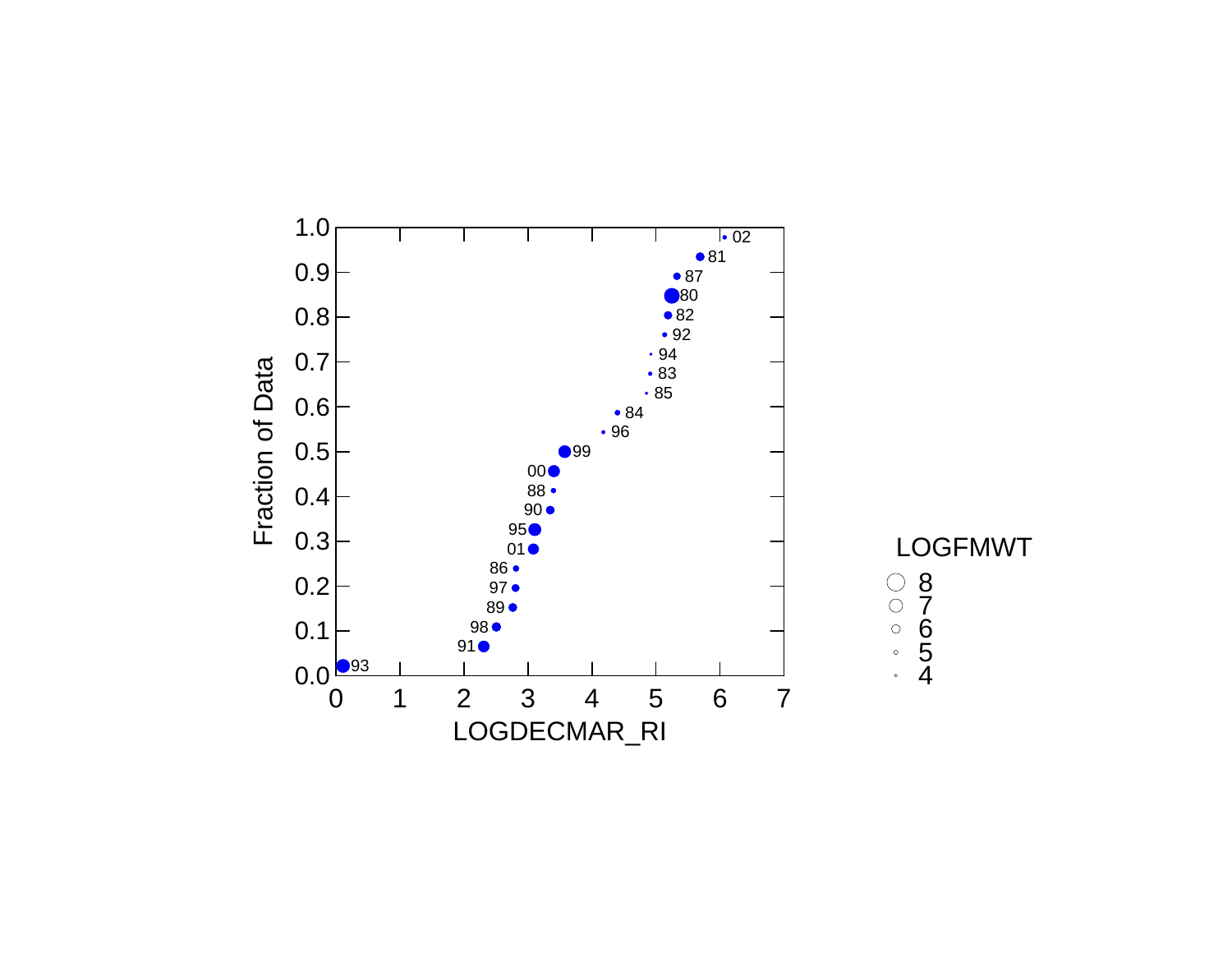# **Modifying the DSRAM Modifying the DSRAM**

- The DSRAM can be changed without The DSRAM can be changed without reinitiating on the entire OCAP delta smelt biological opinion.
- $\blacksquare$  The Working Group can easily incorporate the latest delta smelt sampling and science into the DSRAM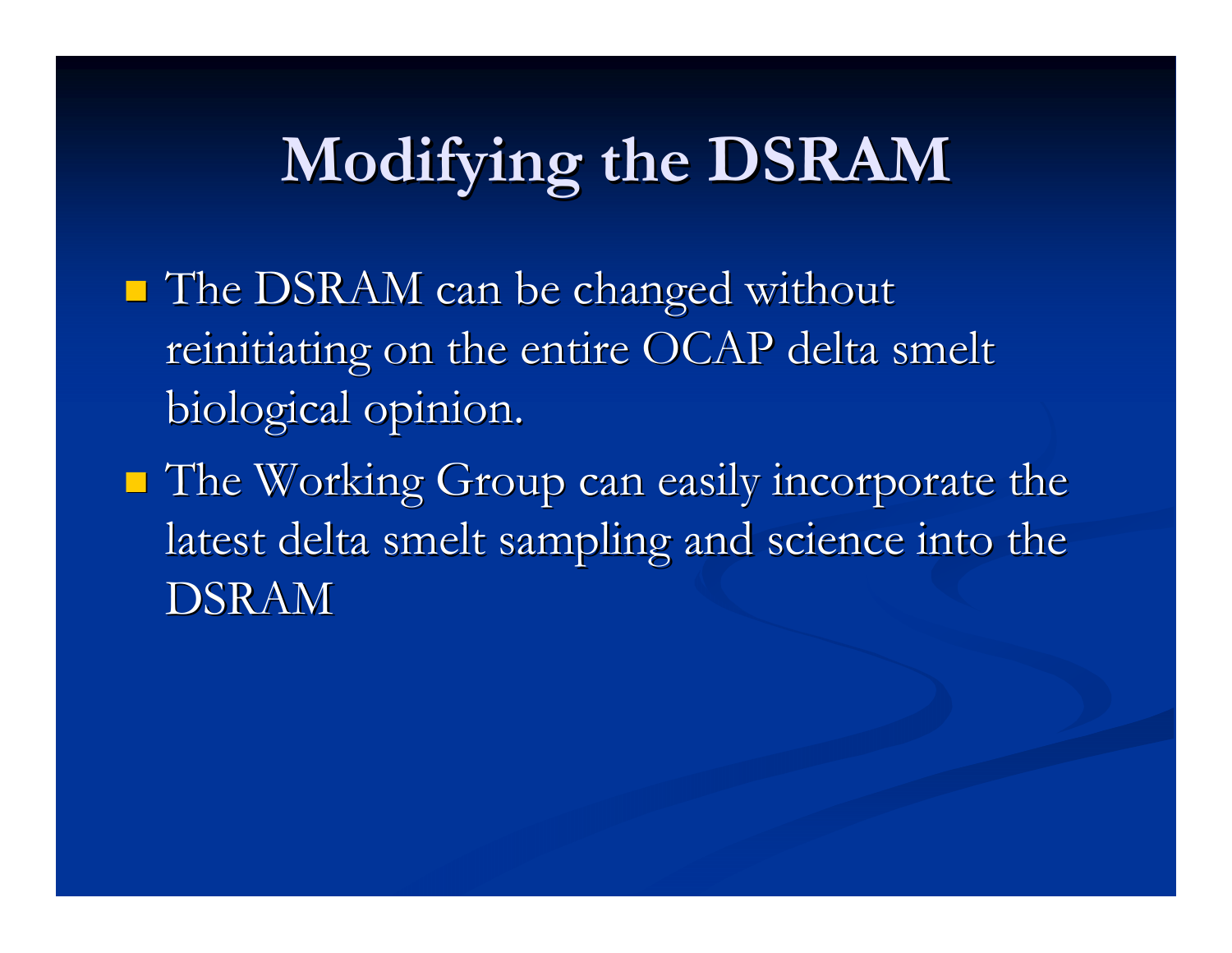#### **Summary Summary**

#### $\blacksquare$  The DSRAM maybe found as Appendix A to the OCAP Biological Assessment at:

http://www.usbr.gov/mp/cvo/ocapBA.html